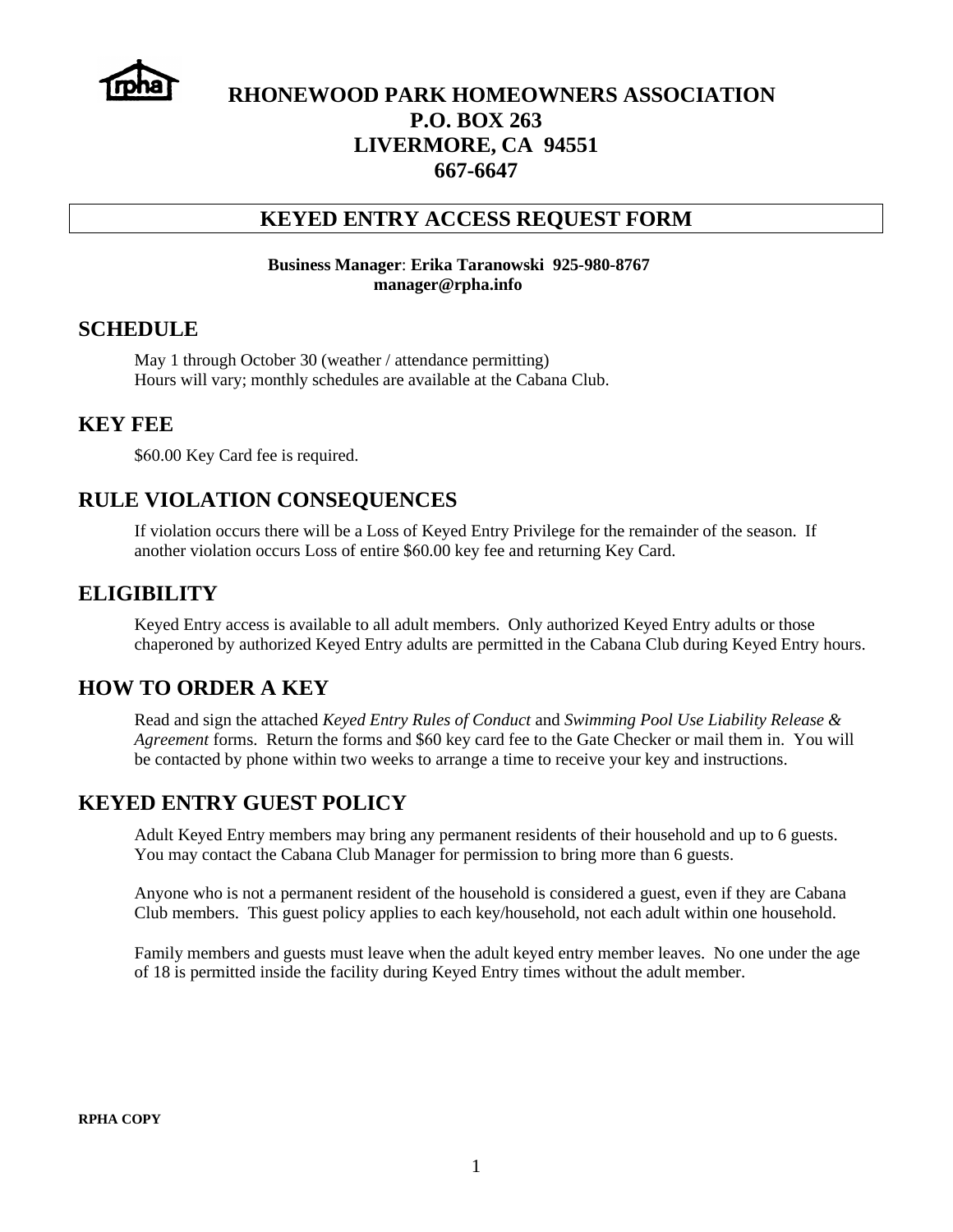# **KEYED ENTRY RULES OF CONDUCT**

- 1. All Cabana Club General Rules of Conduct apply during Keyed Entry hours.
- 2. During Keyed Entry hours, NO LIFEGUARDS OR GATE CHECKERS ARE ON DUTY, and NO telephone or first aid kit are available on site.
- 3. If **anyone** is caught vandalizing, playing on, or using our Disabilities Lift without need their family will lose Pool Privileges as well as Keyed Entry Privileges. There will be NO warnings this is a NO Tolerance Policy.
- 4. Keyed Entry access is allowed only during the posted Keyed Entry days and times. Entry with the key during any other time is trespassing.
- 5. The Cabana Club may be closed during scheduled Keyed Entry hours if the pool staff deems the water or pool area hazardous. Signs will be posted stating that Keyed Entry is now allowed. Violation of this rule is trespassing.
- 6. Pool keys must remain in the member's possession and may not be loaned to anyone. Members caught loaning or sharing their key or having their key copied will lose their Keyed Entry privilege.
- 7. Visitors to the Cabana Club will present their key to RPHA employees or RPHA board members upon request.
- 8. **Do not prop open the gate at any time.** It is your responsibility to make sure the gate closes behind you. Negligence in this regard will result in your being held fully responsible for any problems, injuries or tragedies that may result from unlawful entry into the facility.
- 9. You may not allow anyone into the Cabana Club other than your own household residents and/or your own guests.
- 10. You are responsible for cleaning up after yourself and your guests.
- 11. Surveillance Cameras have been installed to protect the Pool property.

## VIOLATION OF THESE RULES WILL RESULT IN THE LOSS OF YOUR KEYED ENTRY PRIVILEGE.

By signing below, I agree to the following:

- 1. I have read and understand the attached *Liability Release & Agreement* and *Keyed Entry Rules of Conduct*.
- 2. My household and our guests agree to abide by the *Keyed Entry Rules of Conduct*.

**\_\_\_\_\_\_\_\_\_\_\_\_\_\_\_\_\_\_\_\_\_\_\_\_\_\_\_\_\_\_\_\_\_\_\_\_\_\_\_\_\_\_\_\_\_\_\_\_ \_\_\_\_\_\_\_\_\_\_\_\_\_\_\_\_\_\_\_\_**

\_\_\_\_\_\_\_\_\_\_\_\_\_\_\_\_\_\_\_\_\_\_\_\_\_\_\_\_\_\_\_\_\_\_\_\_\_\_\_\_\_\_\_\_\_\_\_\_ \_\_\_\_\_\_\_\_\_\_\_\_\_\_\_\_\_\_\_\_

- 3. I will not allow any copies of my key card to be made.
- 4. I will not share my key card with other families.

**\_\_\_\_\_\_\_\_\_\_\_\_\_\_\_\_\_\_\_\_\_\_\_\_\_\_\_\_\_\_\_\_\_\_\_\_\_\_\_\_\_**

- 5. My household is responsible for the behavior of our guests and any damage they may cause.
- 6. I will return the key to the Business Manager if I no longer wish to use the privilege or move out of Rhonewood Park whichever occurs first.
- 7.

Member's Name (Please Print)

Member's Signature Date

Address Phone

**RPHA COPY**

**Key # \_\_\_\_**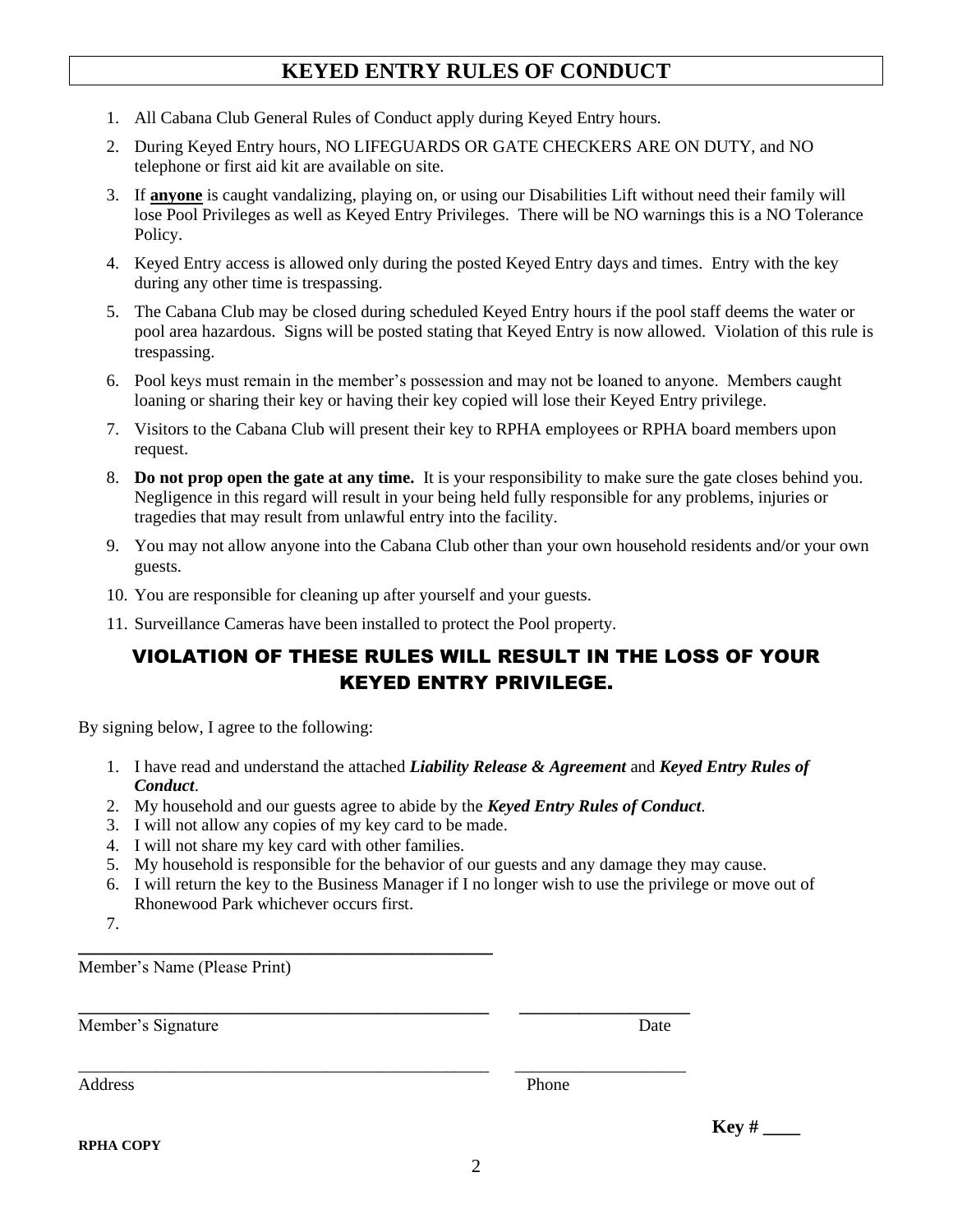# **RHONEWOOD PARK HOMEOWNERS ASSOCIATION**

# **SWIMMING POOL USE LIABILITY RELEASE AND AGREEMENT**

### **Unattended Swimming Pool Use – Keyed Entry**

In response to demands by the Rhonewood Park Homeowners Association's members for longer hours for use of the community swimming pool, the Association will now issue keys to the Cabana Club so that members can use the pool during extended hours during which a lifeguard will not be on duty. These keys will only be issued to members who agree to the following and sign this Liability Release and the Keyed Entry Rules of Conduct form.

### **Conditions for Key Issuance**

The Member agrees to abide by the Keyed Entry Rules of Conduct, which are attached to this agreement. The Member will pay the Association a \$60.00 key card issuance fee. There is a \$30.00 lost key card fee for a replacement key card.

### **Assumption of Risk**

I,  $\blacksquare$  am aware that swimming in the community pool is a potentially hazardous activity. I am voluntarily participating in this activity with knowledge of the danger involved and hereby agree to accept any and all risks of injury or death, and verify this statement by placing my initials here: Furthermore, I am giving my consent for my minor children and guests to participate in this activity with knowledge of the danger involved and hereby agree to accept any and all risks of injury or death for and of my minor children and guests, and verify this statement by placing my initials here:  $\blacksquare$ 

#### **Release**

I hereby agree that I, my assignees, heirs, guardians, and legal representatives will not make a claim against, sue, or attach the property of Rhonewood Park Homeowners Association, nor its agents, representatives, or the members of that Association, for damages, injury or death resulting from the use of the community swimming pool at Rhonewood Park Cabana Club no matter how caused. I hereby release the Rhonewood Park Homeowners Association, its agents, representatives, and members of the Association from all actions, claims, or demands that I, my assignees, heirs, guardians, and legal representatives may hereafter have for injury or damage resulting from my or my minor children's and guests' use of the community swimming pool and surrounding pool area.

### **Knowing and Voluntary Execution**

I have carefully read this Swimming Pool Use Liability Release and Agreement and fully understand its contents. I am aware that this is a Release of Liability between myself and The Rhonewood Park Homeowners Association and its Members, and I sign it of my own free will.

\_\_\_\_\_\_\_\_\_\_\_\_\_\_\_\_\_\_\_\_\_\_\_\_\_\_\_\_\_\_\_\_\_\_\_\_\_ \_\_\_\_\_\_\_\_\_\_\_\_\_\_\_\_\_\_\_\_\_\_\_\_\_\_\_\_\_\_\_\_\_\_\_\_\_

Name of Member (Please Print) Signature of Member

\_\_\_\_\_\_\_\_\_\_\_\_\_\_\_\_\_\_\_\_\_\_\_\_\_\_\_\_\_\_\_\_\_\_\_\_\_ \_\_\_\_\_\_\_\_\_\_\_\_\_\_\_\_\_\_\_\_\_\_\_\_\_\_\_\_\_\_\_\_\_\_\_\_\_ Address of Member Date of Member's Signature

**RPHA COPY**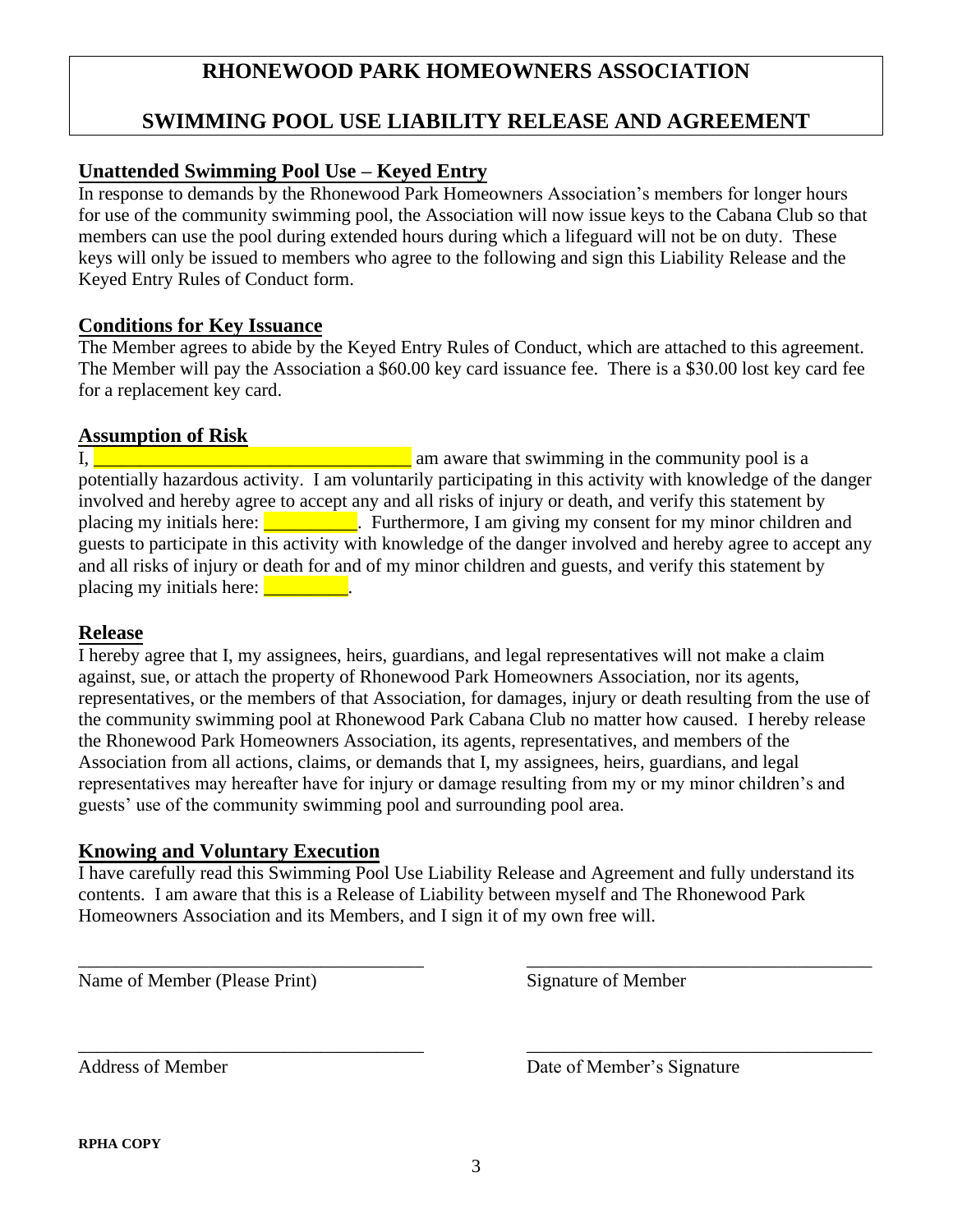

# **RHONEWOOD PARK HOMEOWNERS ASSOCIATION P.O. BOX 263 LIVERMORE, CA 94551 667-6647**

### **KEYED ENTRY ACCESS REQUEST FORM**

#### **Business Manager: Erika Taranowski 925-980-8767**

#### **SCHEDULE**

May 1 through October 30 (weather / attendance permitting) Hours will vary; monthly schedules are available at the Cabana Club.

#### **KEY FEE**

\$60.00 Key fee is required.

### **RULE VIOLATION CONSEQUENCES**

If violation occurs there will be a Loss of Keyed Entry Privilege for the remainder of the season. If another violation occurs Loss of entire \$60.00 key fee and returning Key Card.

#### **ELIGIBILITY**

Keyed Entry access is available to all adult members. Only authorized Keyed Entry adults or those chaperoned by authorized Keyed Entry adults are permitted in the Cabana Club during Keyed Entry hours.

### **HOW TO ORDER A KEY**

Read and sign the attached *Keyed Entry Rules of Conduct* and *Swimming Pool Use Liability Release & Agreement* forms. Return the forms and \$60 key card fee to the Gate Checker or mail them in. You will be contacted by phone within two weeks to arrange a time to receive your key and instructions.

### **KEYED ENTRY GUEST POLICY**

Adult Keyed Entry members may bring any permanent residents of their household and up to 6 guests. You may contact the Cabana Club Manager for permission to bring more than 6 guests.

Anyone who is not a permanent resident of the household is considered a guest, even if they are Cabana Club members. This guest policy applies to each key/household, not each adult within one household.

Family members and guests must leave when the adult keyed entry member leaves. No one under the age of 18 is permitted inside the facility during Keyed Entry times without the adult member.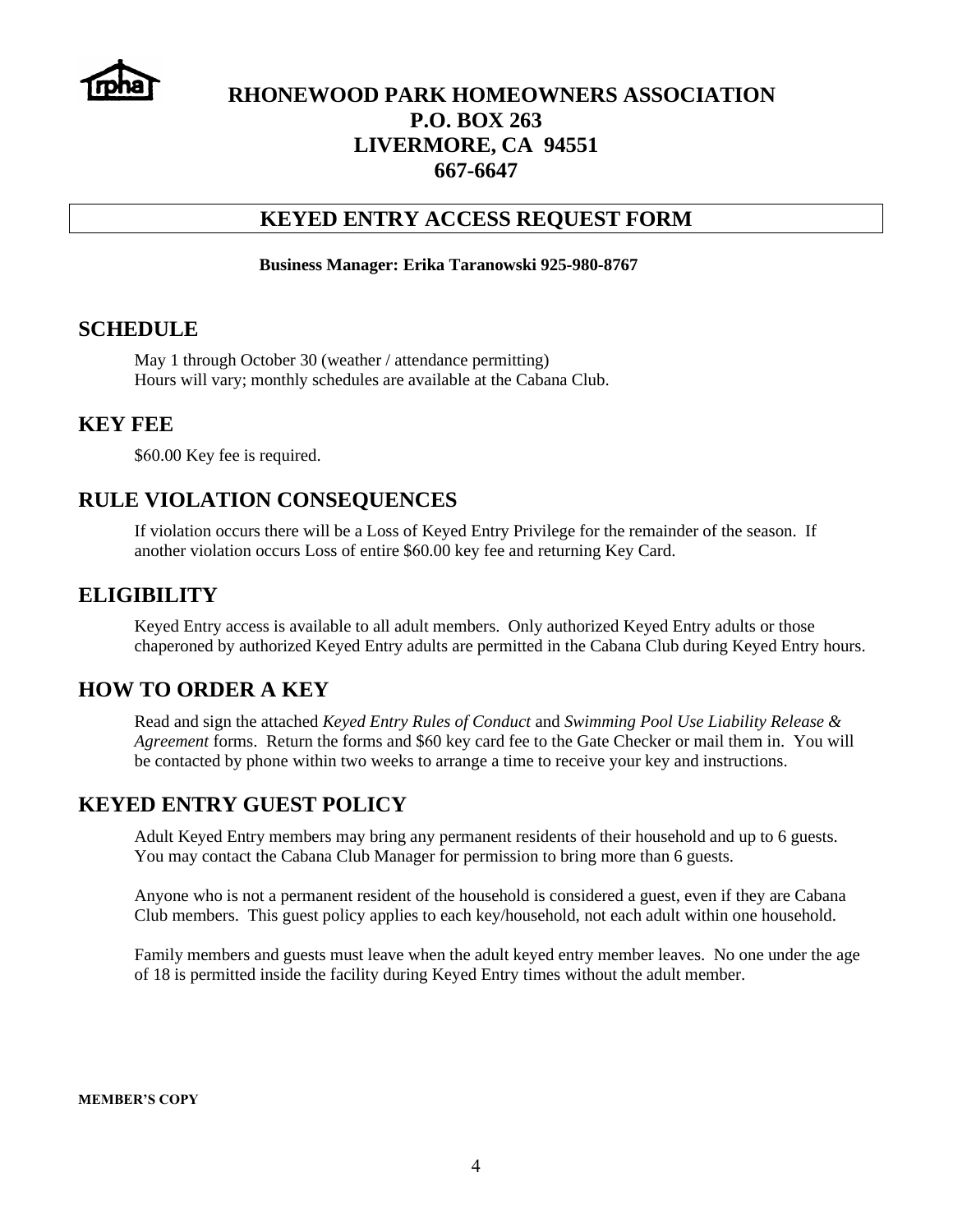# **KEYED ENTRY RULES OF CONDUCT**

- 1. All Cabana Club General Rules of Conduct apply during Keyed Entry hours.
- 2. During Keyed Entry hours, NO LIFEGUARDS OR GATE CHECKERS ARE ON DUTY, and NO telephone or first aid kit are available on site.
- 3. If **anyone** is caught vandalizing, playing on, or using our Disabilities Lift without need their family will lose Pool Privileges as well as Keyed Entry Privileges. There will be NO warnings this is a NO Tolerance Policy.
- 4. Keyed Entry access is allowed only during the posted Keyed Entry days and times. Entry with the key during any other time is trespassing.
- 5. The Cabana Club may be closed during scheduled Keyed Entry hours if the pool staff deems the water or pool area hazardous. Signs will be posted stating that Keyed Entry is now allowed. Violation of this rule is trespassing.
- 6. Pool keys must remain in the member's possession and may not be loaned to anyone. Members caught loaning or sharing their key or having their key copied will lose their Keyed Entry privilege.
- 7. Visitors to the Cabana Club will present their key to RPHA employees or RPHA board members upon request.
- 8. **Do not prop open the gate at any time.** It is your responsibility to make sure the gate closes behind you. Negligence in this regard will result in your being held fully responsible for any problems, injuries or tragedies that may result from unlawful entry into the facility.
- 9. You may not allow anyone into the Cabana Club other than your own household residents and/or your own guests.
- 10. You are responsible for cleaning up after yourself and your guests.
- 11. Surveillance Cameras have been installed to protect the Pool property.

## VIOLATION OF THESE RULES CAN RESULT IN THE LOSS OF YOUR KEYED ENTRY PRIVILEGE.

By signing below, I agree to the following:

- 1. I have read and understand the attached *Liability Release & Agreement* and *Keyed Entry Rules of Conduct*.
- 2. My household and our guests agree to abide by the *Keyed Entry Rules of Conduct*.
- 3. I will not allow any copies of my key card to be made.
- 4. I will not share my key card with other families.
- 5. My household is responsible for the behavior of our guests and any damage they may cause.
- 6. I will return the key to the Business Manager if I no longer wish to use the privilege or move out of Rhonewood Park whichever occurs first.

| Member's Name (Please Print) |       |      |
|------------------------------|-------|------|
| Member's Signature           | Date  |      |
| Address                      | Phone |      |
| <b>MEMBER'S COPY</b>         |       | Key# |